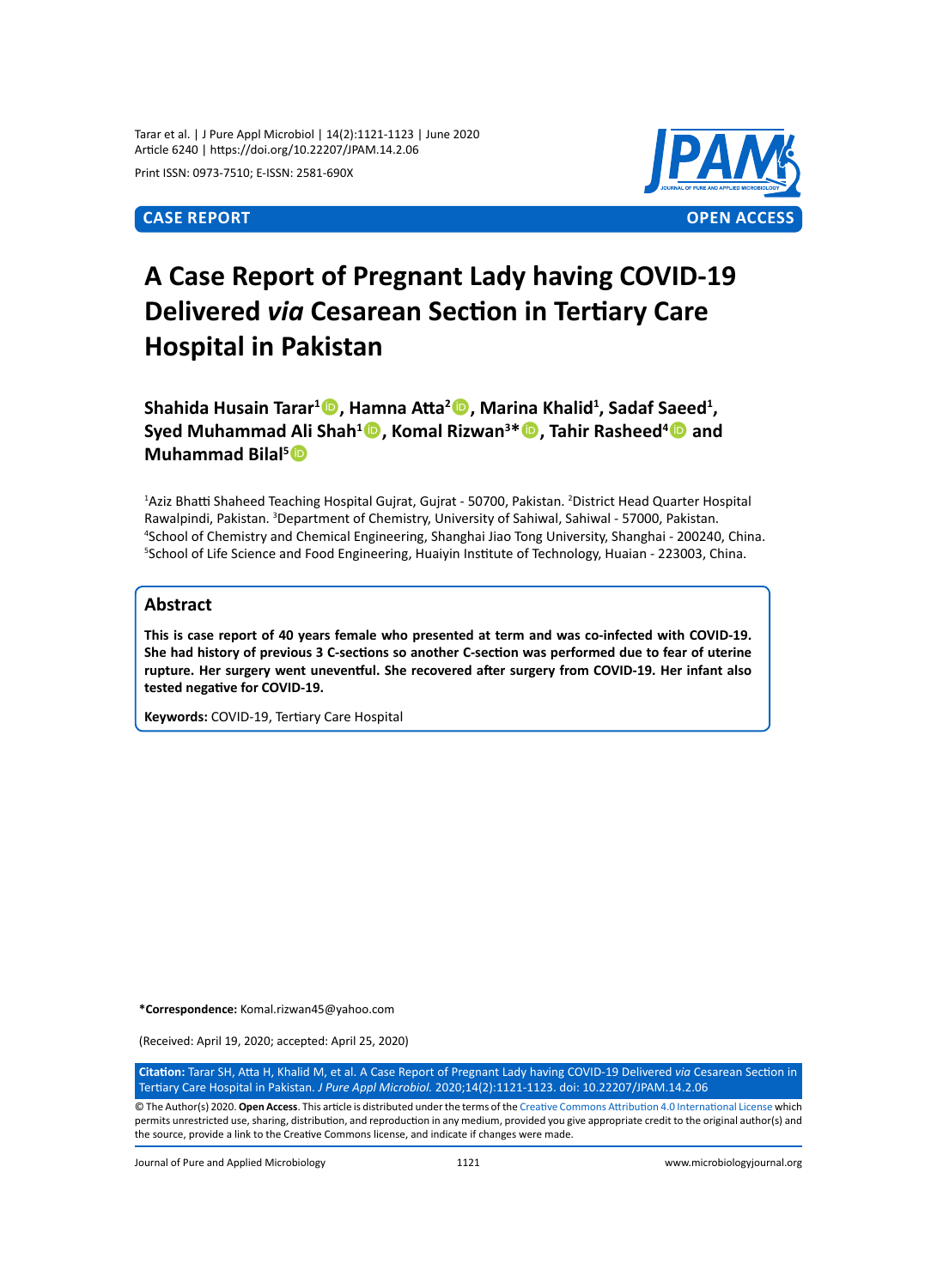#### **Introduction**

The epidemic of COVID-19 has spread from Wuhan, a city of China to almost every part of the world from December 2019<sup>1</sup>. More than 2.2 million people have been affected globally with this pandemic as of today<sup>2</sup>. There is evidence of the spread of the virus from person to person in close contacts and till now, there has been no treatment or vaccine that has been found effective<sup>3-5</sup>. Past studies have shown that pregnant females are more at risk of contacting a viral infection and are associated with poor outcomes such as stillbirth, preterm delivery, spontaneous abortion, or maternal death<sup>6-9</sup>. There is limited clinical data regarding outcomes of pregnant females who have COVID-19 during the pregnancy. In this case report, we report a case of a 40-year-old pregnant female who was 39 weeks pregnant and underwent a cesarean section for delivery of a healthy infant. **Case Report**

A 40-year-old female who was  $\mathsf{G}_4\mathsf{P}_3\mathsf{A}_0$ with a history of previous 3 lower segment C-sections, having gestation of 39 weeks and expected date of delivery on 17<sup>th</sup> April 2020. She presented in outdoor of Aziz Bhatti Shaheed Teaching Hospital Gujrat with complaints of cough and breathlessness for the last 1 day on 12<sup>th</sup> April 2020. She had a history of contact with diagnosed COVID-19 patients on 6<sup>th</sup> April 2020. She was admitted in isolation of hospital as a suspected case of COVID-19 and RT-PCR of the nasopharyngeal swab was sent which came back positive for COVID-19. Her physical examination revealed that she had a pulse of 97 beats/min, a respiratory rate of 22 breaths/min, a temperature of 98.6 °F and blood pressure was 110/70 mmHg. She had bilateral fine crepitations at lung bases however rest of the examination was normal. Further investigations showed that she was anemic having Hb 7.0 g/dl, total leukocyte count 5500/mm<sup>3</sup>; on a differential count, she had a neutrophil count of 84% and lymphocytes count of 12% and her platelet count was 199000/mm<sup>3</sup>. She was negative for HBsAg, Anti-HCV-Ab, and HIV. She had a normal liver, renal function tests, PT, APTT, and serum electrolytes. Her ECG, chest X-ray, and fetal ultrasound were also in normal limits. She was transfused two pints of packed cell volumes. Her anesthesia fitness was taken and C-section was performed due to a high risk

of rupture as she had three previous cesarean sections. Her surgery went uneventful, which was performed under spinal anesthesia and the patient recovered without any complications. The infant was shifted to isolation in the pediatric nursery and a nasopharyngeal swab was sent for RT-PCR of COVID-19, which came back negative. The patient is still admitted in isolation and recovering well.

# **Discussion**

SARS-CoV-2 is a novel coronavirus that has been declared as a pandemic by WHO. It has spread from China to almost all countries of the world. The main routes of transmission include respiratory droplets as well as through contact<sup>3</sup>. Multiple studies have determined that respiratory viruses have poor outcomes and are associated with complications during delivery due to changes in immune responses in a pregnant female<sup>6-10</sup>. In one case series of ten pregnant patients infected with SARS in Hong Kong $^{11}$ , it was associated with multiple complications including spontaneous abortion, preterm delivery, and/or maternal death. One recent case report of a pregnant patient with COVID-19 showed that it was not associated with any complications during delivery. However, normal vaginal delivery was performed in their case compared to C-section in this case $^{12}$ . One recent review of 32 pregnant patients with COVID-19 determined that about 47% of patients had preterm delivery and 6.25% (2 patients) were needed intensive care<sup>13</sup>. Another review stated that mother to child transmission of SARS-CoV-2 is low in patients delivered via cesarean delivery<sup>14</sup>.

This case reported a pregnant female who was affected with COVID-19 and delivered *via* C-section at 39 weeks of gestation. A healthy infant was born who was not affected by COVID-19 after testing. The postpartum and neonatal course was without any event. All the healthcare workers remained asymptomatic. Although the patient had previous three cesarean sections, still her surgery was without any complicated event. This may be attributed to that patient was healthy and was on regular visits to the hospital before delivery and her fetus remained healthy throughout the pregnancy. Patients had no previous medical illness and her COVID-19 was mild. Thus making this an uncomplicated delivery and infant was free of COVID-19 as the vertical transmission is low $^{14}$ .